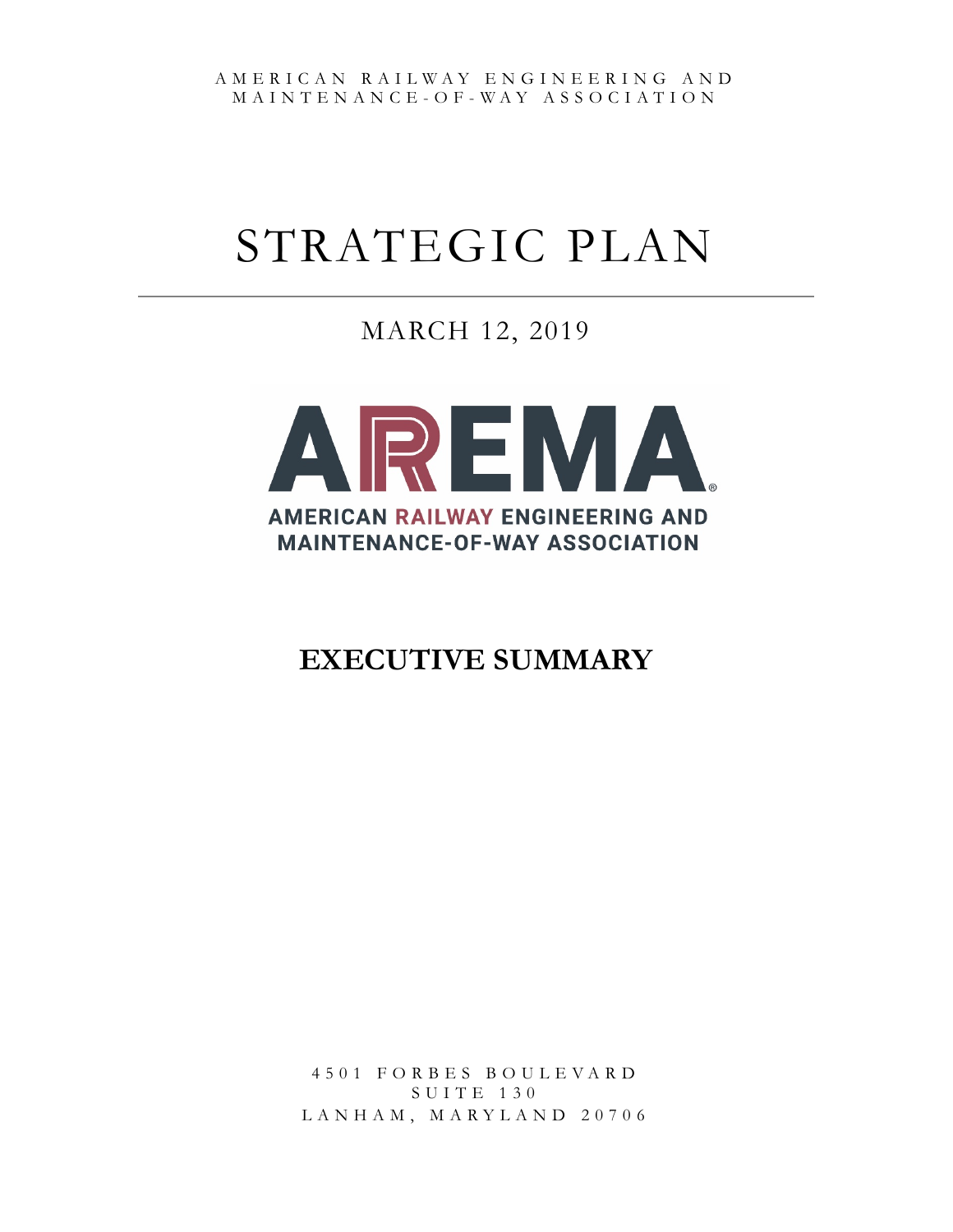#### **STRATEGIC PLAN**

#### **Introduction**

The AREMA Strategic Plan was approved by the AREMA Board of Governors in November 2018. The full Strategic Plan document is available from AREMA Headquarters. This Summary Plan is intended to provide guidance to the Functional Group Board of Directors and to the technical Committees with their activities.

AREMA has established its reputation as the technical voice of North American railway by having strong Technical Committee governance which ensures the member volunteer generated content is properly developed, peer reviewed, and approved or rejected in accordance with the organizations Bylaws and Committee Regulations.

#### **AREMA'S MISSION**

Facilitate the development, advancement, and curation of both technical and practical knowledge and recommended practices pertaining to the design, construction, and maintenance of railway infrastructure.

#### **AREMA'S VISION**

To be the pre-eminent engineering association for North American and International railways and transit organizations

#### **STRATEGIC PLAN DEFINITIONS**

AREMA is a 501 C6 organization who develops, maintains, and provides recommended practices for the Engineering and Maintenance, of Track, Bridges, Signals, Communication, and ancillary facilities for the North American and international railway and transit industry. These recommended practices which are maintained by AREMA are rigorously developed by the organization's membership volunteers which are comprised of industry personnel. The information is disseminated throughout the North American and International railway industry through printed and electronically published materials, technical conferences and educational events.

AREMA has established its reputation as the technical voice of North American railways by having strong Technical Committee governance which ensures the member/volunteer-generated content is properly developed, peer reviewed, and approved or rejected in accordance with the organization's Bylaws and Committee Regulations.

#### **Presence**

For AREMA to be successful, the technical and training materials developed by the organization must not only penetrate AREMA's membership but must also reach beyond the organization to the North American and International railway industry as a whole. Only through this **presence** will AREMA be able to maintain its intellectual stature throughout the industry and remain a viable endeavor.

Presence is also secured by promotion of the organization as the professional association of choice for railway engineering professionals.

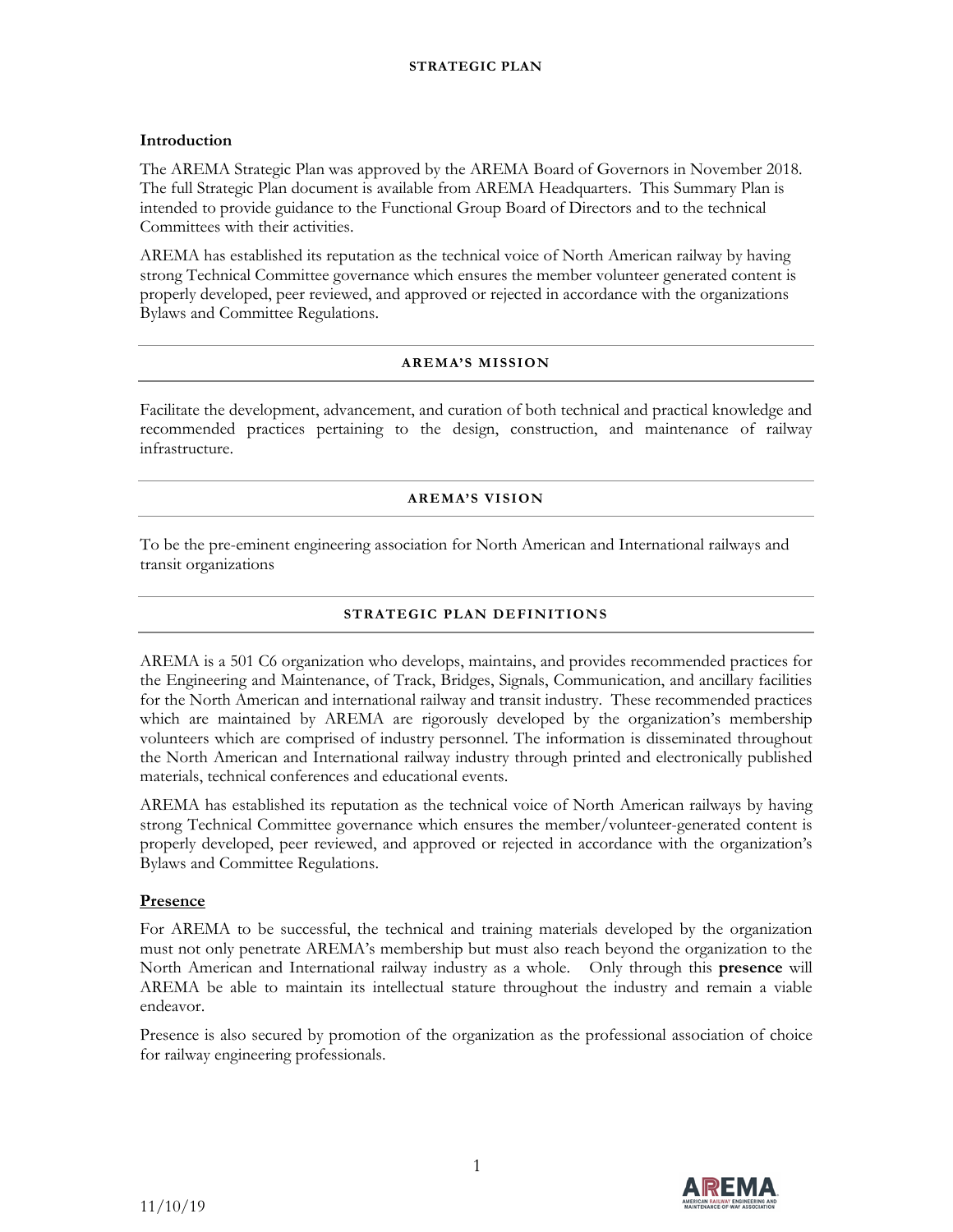#### **Relevance**

The development, review, and appropriate retention of recommended practices and materials is a substantial undertaking and key to maintaining **relevance**. Published materials should reflect both current industry best practice, and also recognize the necessity of providing information that is necessary to maintaining existing legacy assets and infrastructure that have not yet reached the end of their economic lifespan.

**Relevance** is also enhanced by ensuring the membership and rail industry as a whole has knowledge and confidence in the organization's governance processes. These processes ensure the member/volunteer-generated content is properly developed in a non-biased manner without commercial influence, is properly peer reviewed, and approved in accordance with the organization's Bylaws and Committee Regulations.

#### **Participation**

Essential to the process of developing recommended practices and training materials, is the collaboration of industry personnel to ensure a broad spectrum of knowledge and experience is considered. Fundamental to the development of material, is the contribution of industry personnel with the appropriate technical expertise in the subject matter areas. AREMA meetings, events, and virtual workspaces should provide a venue for the cooperative development of material. Participation is the positive result of the weighing of the cost of the undertaking compared to the benefit gained by both the individual involved, and the organization of which they are employed.

#### **Value**

The interdependent relationship between industry **presence**, **relevance**, and **participation** establish the **value** of AREMA. Without value to the railway industry, AREMA loses the ability to be viable because of the inability to price goods, services, advertising, and dues at a level to offset the costs.

**Value** to the membership and railway industry (the organization's underlying supporter) can be established in many ways, and it is the responsibility of AREMA's headquarter staff and leadership to periodically survey and consult with the membership and the railway industry leadership to review customer needs to better understand their view of the value proposition.

#### **INDUSTRY POSITIONING**

As an organization, AREMA must maintain and defend the integrity of its recommended practices and training materials by retaining the organization's independence from other industry or political bodies whose mission is to solely serve their membership. With proper industry positioning, AREMA should be viewed as the technical resource of choice for the development of materials used throughout the railway industry, including but not limited to standards, products, or regulations.

#### **KEY FUNCTIONALITY**

#### To provide non-biased industry recommended practice and technical training pertaining to the design, construction and maintenance of railway infrastructure.

It should be AREMA's goal to publish recommended practices that are current in content and scope. Recommended practices should be developed, refined and updated in a continuum that builds upon the historical record without hesitancy to remove content that is no longer reflective of current industry best practice.

#### To provide venues for the discussion, exchange, and development of ideas and technical knowledge related to railway and transit infrastructure.

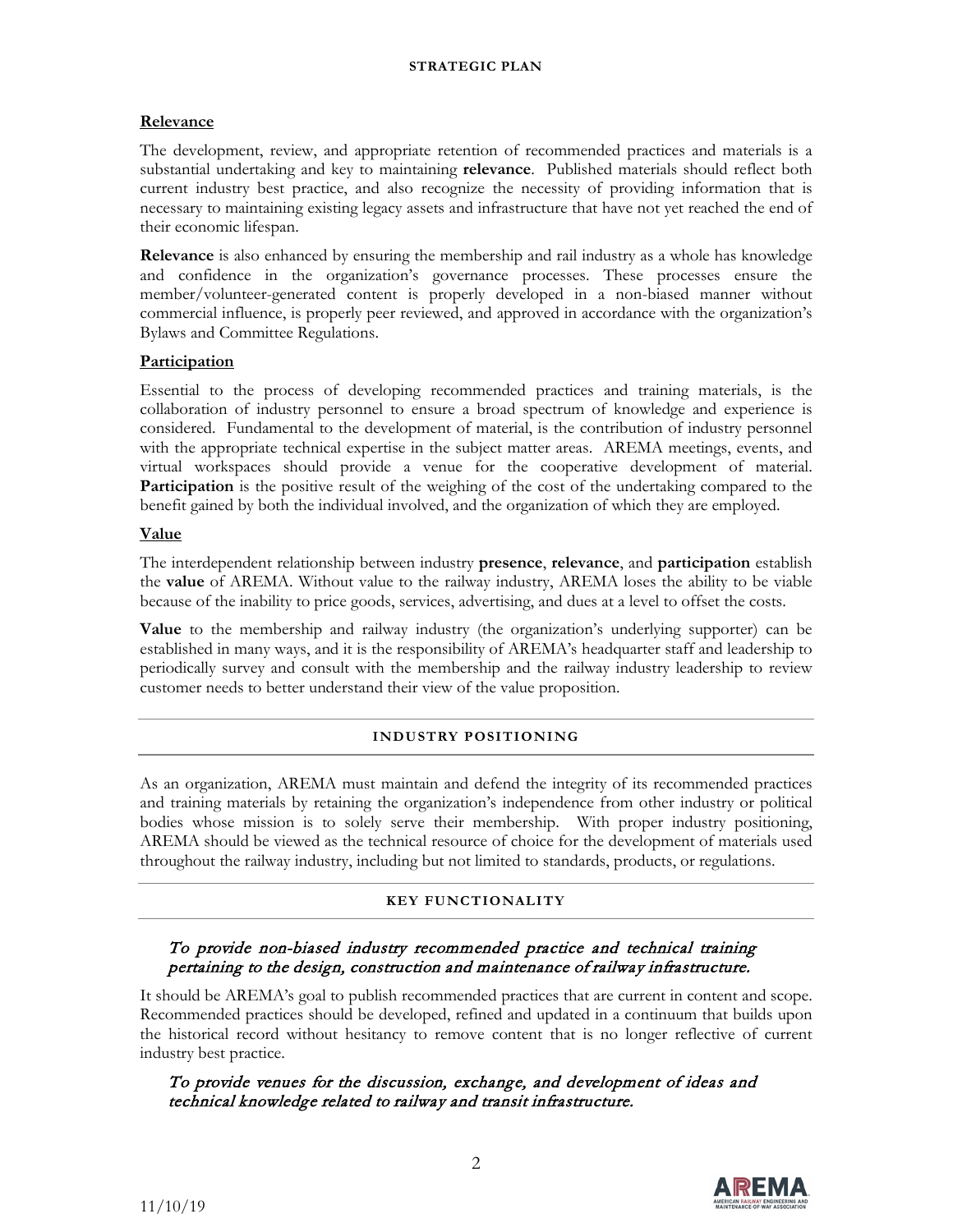#### **STRATEGIC PLAN**

AREMA must operate its Annual Conference and other Educational Events in a manner that encourages and maximizes the participation of both association members and non-members. This can be achieved by providing high quality technical content, and adequate forums for meaningful intellectual exchange to occur.

#### To be the industry leader in the delivery of recommended practices and technical training material to the North American and international railway and transit industry.

Historically, AREMA and similar organizations have relied upon conferences, seminars, webinars, and printed materials for the delivery of content. As the railway industry continues to seek efficiencies in the training of employees and the storage of information is digitized, it is critical that AREMA continuously evaluate available technologies and develop effective, customer-focused delivery methods for materials beyond the physical.

#### **GOALS**

The following Goals will be assessed by the Executive Director/CEO and President on an annual basis to assist in measuring successful execution of the Association's Mission which aim to create **Value** for its membership via **Presence**, **Relevance**, and **Participation**;

## **Membership**

- Primary metric:
	- Overall AREMA Member Retention Rate at, or in excess of, planned annual Budget number.
- Secondary metrics:
	- Variations in the total number of Railroad/Transit Employee Memberships
	- Variations in total Committee Participation by Railroad/Transit Employees

## **Annual Technical Conference**

- Primary metrics:
	- Paid Technical Conference Registration at the AREMA Technical Conference
	- Sales of Exhibition Space associated with AREMA Technical Conference
	- Corporate Sponsorships associated with AREMA Technical Conference
- Secondary metric:
	- Year to year attendance by active Railroad/Transit Employees.

### **Development and Dissemination of Technical Content**

- Primary metrics:
	- Development of new published content and/or a Reaffirmation of existing content by all Technical Committees on an annual basis.
	- Seminar and Webinars
		- **Development and Presentation**
- Secondary metrics:
	- Release of published content on, or ahead of, planned production schedule.
	- Sales of published content at, or in excess of, planned annual Budget number.